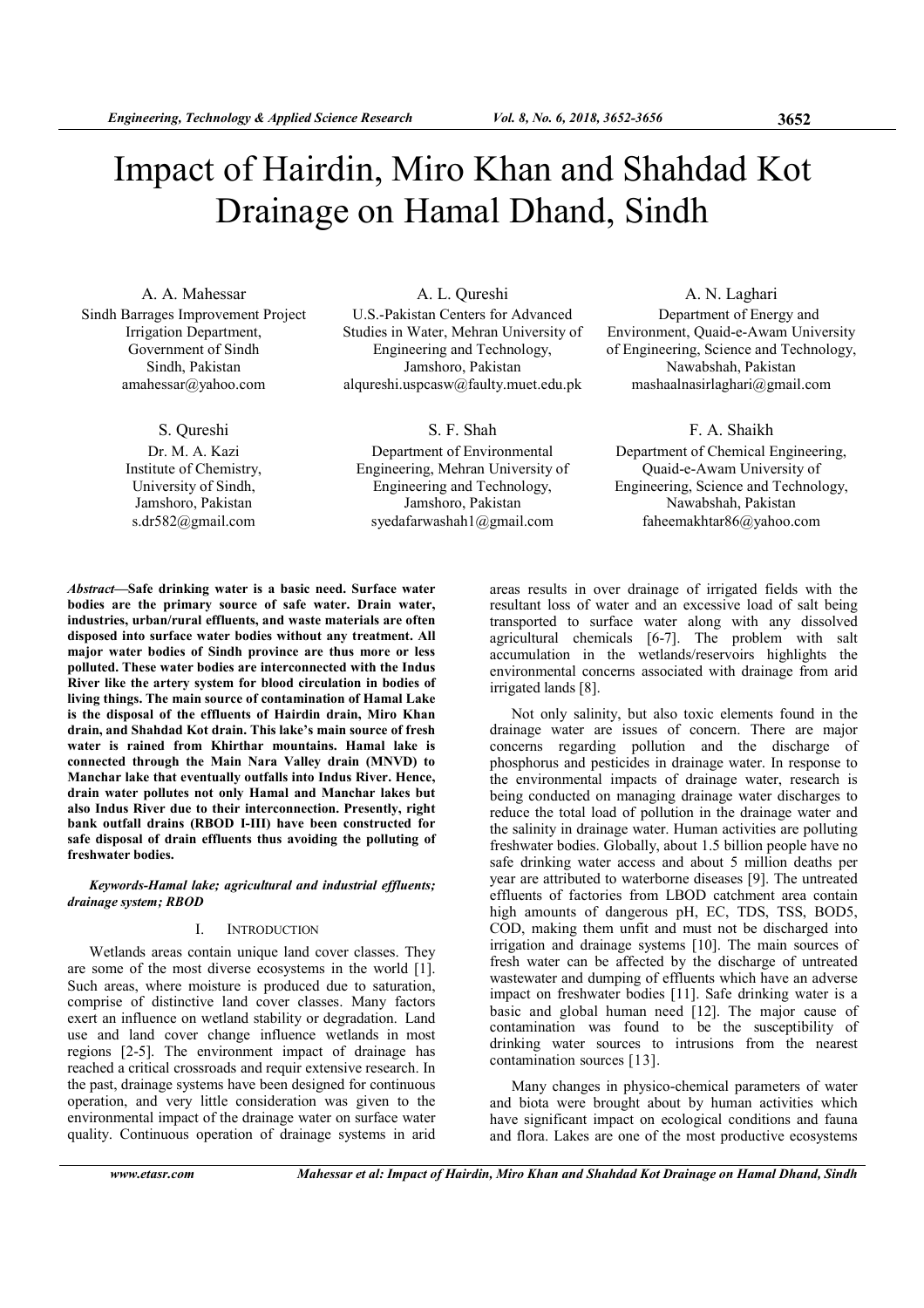and the qualitative and quantitative study of species present in lakes is essential, especially for the development and improvement of natural resources [14]. It is shown by the physic chemical parameter tests that the algal flora of Main Nara Valley Drain (MNVD) made its way in to the Manchar Lake, District Dadu, Sindh. Metals identified are mostly toxic such as Al, Cu, Mn, Pb, Zn, Co and Fe. These metals are different from other toxic materials due to nondegradable nature in the environment. The physico-chemical properties like alkalinity, temp, DO, conductivity, TDS, turbidity, pH and hardness of Kinjhar Lake were investigated in [15-16].

Hamal lake is located in the west of Warrah town, in the Shahdad Kot District at 27°23′N, and 67°55′E. The covered area of the lake is about 25km in length and 10km in width. Hamal lake comprised initially of three water bodies, namely Sarroh, Badram, and Kachhari. On the western side of the lake, there is a hilly region of Kachho called Khirthar Hills (jabal), which starts from Karachi South and ends at Balochistan North. On the eastern side, flood protective (FP) bund was constructed during the British period for the protection of fertile lands and populated areas from hill torrent waters. This FP bund was constructed parallel to Hamal lake along the hills. During the flood season the excess of water drains through Hamal regulator into MNVD and finally falls into Manchar lake. Hamal is a shallow lake with a maximum water depth of 5-11 feet which was initially free from contamination and pollution (Figure 1). But due to water mismanagement, the lake got polluted, and the poor quality of lake water is threatening its ecosystem.



II. MATERIALS AND METHODS

Water samples of Hamal lake were collected from 7 locations. Two locations were selected at Shadadkot, and Miro Khan Drains outfall into Hamal Lake (Figure 2). These samples were collected in polyethylene bottles and sent to the Water Analyzing Laboratory of Pakistan Council of Research in Water Resources (PCRWR). All samples were collected from the following locations.

- Sample 1: Outfall of Miro Khan drain at zero point.
- Sample 2: Outfall of Shahdad Kot drain at zero point.
- Sample 3: Mixing points of drains in Hamal drain.
- Sample 4: Sarroh lake, outfall water of Hairdin drain.
- Sample 5: Badram lake, near the fishermen's village.
- Sample 6: Upstream of Regulator MNVD.
- Sample 7: Downstream of the Regulator of MNVD.



Fig. 2. Diagram view of the Hamal lake

III. RESULTS AND DISCUSSION

Figure 3 shows the pH values of the samples of the lake along with the lower and upper NEQS (National Environmental Quality Standards) limits. The pH values of samples 1-3 are below the lower limit. Low pH values may harm the fauna of the lake. Figure 4 exhibits the samples' electrical conductivity (EC). This Figure shows that the water is highly saline (see also Figure 6), which is not suitable for drinking or for the local fish.



Fig. 3. pH values of samples collected from the lake

Total dissolved salts (TDS), chlorides, hardness and sulfates are shown in Figure 5. Chloride values are much higher than those allowable under NEQS. The hardness of all samples is higher than the NEQS limits. Sulphate values were 1071.4, 2073.8, 1457.2 and 2607mg/l in locations 1, 2, 4 and 5 respectively as shown in Figure 5. The results of copper (Cu) samples indicate that the value of Cu is within the permittable limits except for the sample of location 3 (Figure 7). Results show that the values of the different parameters of the effluents are much higher than those allowablefrom NEQS. People along Shahdad Kot drain and Miro Khan drain use drain effluents due to freshwater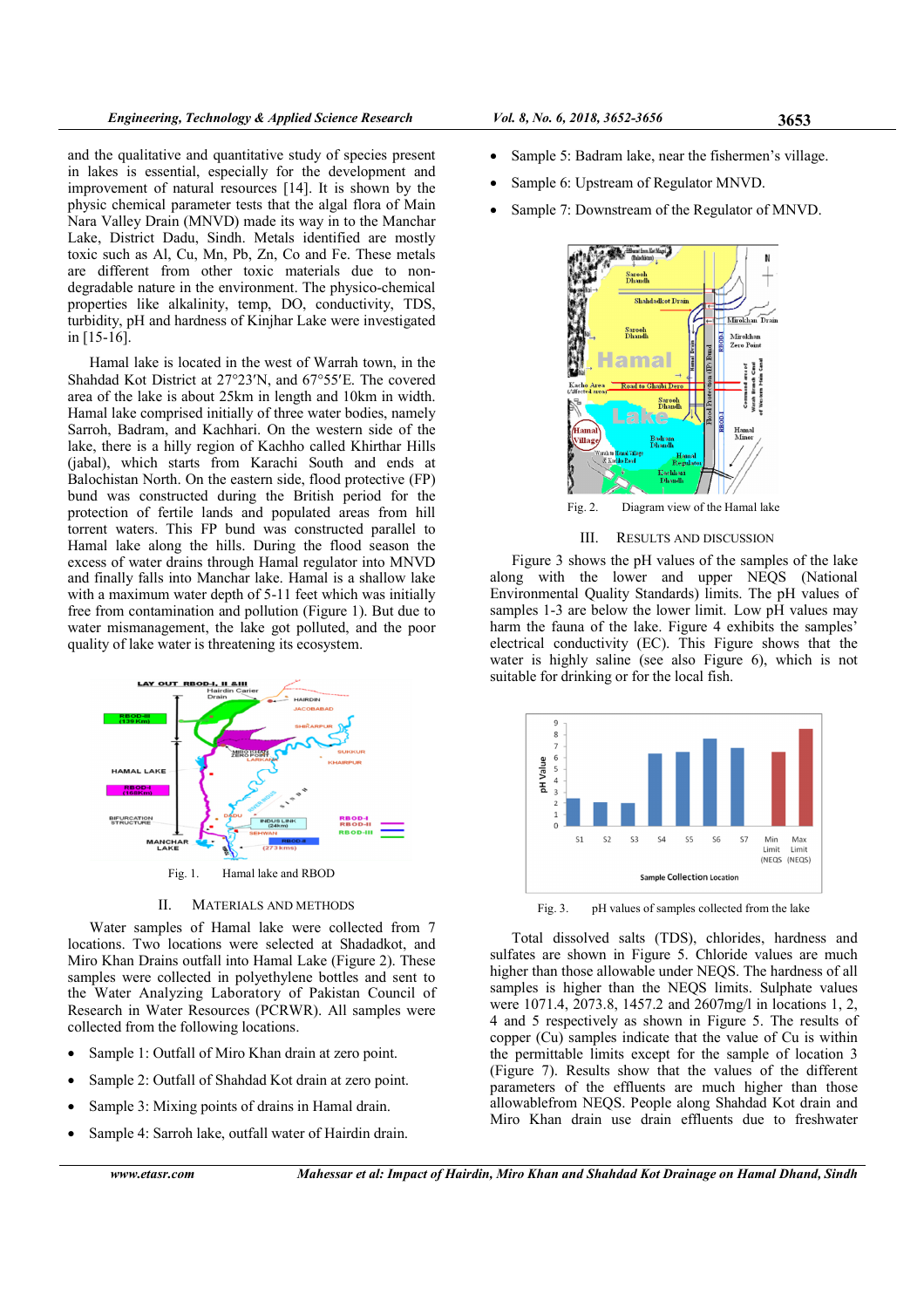unavailability. The consumption of this polluted water causes negative impacts.



Fig. 4. EC of samples



Fig. 5. Values of TDS, chloride, hardness and sulphate



Fig. 6. Salinity of samples



Fig. 7. Cu of samples

A. Adverse Impact on the Ecosystem of the Lake

## 1) Poor Drinking Water Quality

In the lake vicinity there are many villages situated in its banks and islands. Groundwater was highly saline on both eastern and western banks of the lake. Therefore, the locals have no option of drinking water besides the contaminated surface drain water. During the drought season, the locals were in dire need of drinking water. Hand pumps have been installed at a depth of 15 to 20 feet at some locations. The villagers bring freshwater from hand pumps from 15 to 20km distance and when they can't, they use drainage water.

# 2) Adverse Impact on Health

Adverse environmental conditions have risen in the area. Endemic water-borne diseases have been spread out in the Hamal lake area, diseases including hepatitis-A, B and C, diarrhea, tuberculosis, gastroenteritis, malaria, asthma, respiratory diseases, and typhoid fever.

#### 3) Negative Impact on Soil

Local people cultivate wheat and oilseeds through pumping contaminated water from the lake located in the adjacent area while the people of Kachho cultivate crops on rainfall water. Cultivation on saline/contaminated water is severely affecting soil conditions, and it is feared that this practice would ultimately make soil unproductive for any crop.

# 4) Degradation of Fertile Land

The adjacent area and covered lands of the lake were fertile. These lands used to produce high yields of crops like wheat and oilseed. In the flood of 1976, the area of the lake was filled with water, and at the same time, the drainage effluents of various districts of Sindh Province and Balochistan were diverted into the lake. The drainage water was highly saline, which contaminated the lake water. The effluent water maintained its level about 8 to 10 feet above fertile lands in the left (eastern) bank of the lake. Therefore, seepage water has raised the water-table depth. This caused waterlogging and salinity which led to the deterioration of fertile lands. The problem spread out in an area of about 7- 8km in width, and 25-30km in length. Thus, thousands of acres of first-class lands fell victims to waterlogging and salinity.

#### 5) Impact on Fishing

There were many fishermen villages located in the vicinity and islands of the lake. The homes of fishermen were built of reeds, bushes, and wood. Moreover, many fishermen migrated from District Badin and Indus River and the coastal areas of Sindh. In 80's the fish was caught in hundreds of tonnes, which is now reduced to only 5 or 7 tonnes per day. The leading cause of this reduction was the contaminated water released in the lake. Many local species (Paplate, Goj, Khagho, Kurriro, Theili, Shakur, Morakhi, Seengari, Jarco, Ghandan, Popri, Mundhi, Buhan, Gulfam and Dhangni ) of fish have become extinct. All lakes of Sindh province had been given on contract (under Thekedari system) to contractors including the Hamal Lake.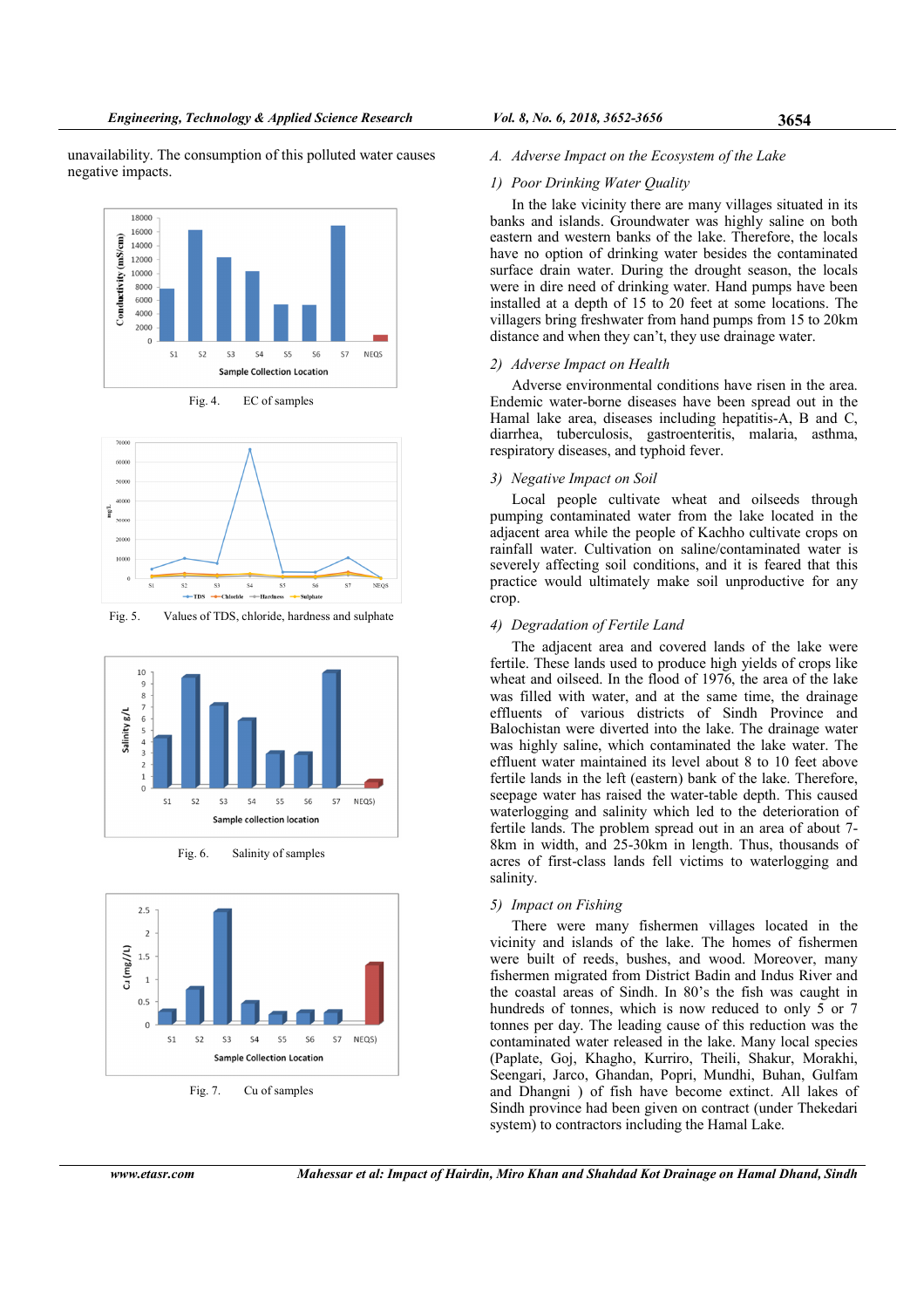## 6) Adverse Impact on Birds

When fresh water was available, millions of migratory and local birds used to visit in different seasons in these lands.

## 7) Adverse Impact on the Forest

The forest was filled with various types of trees and vegetation. The forests are mostly relics of an Indus type dense canopy together with dominant grasses such as the wild sugar canes.

## 8) Negative Impact on Wildlife and on Livestock

Especially this forest had been playing a pivotal pasture role for livestock and wildlife. The locals used to prosper due to the selling of timber wood and honey. Mountainous people migrated from the hilly areas for searching pasture for their sheep, goat, cow, and camel herds. Now, local and mountainous people are anxious and worried about pasture and other resources. The locals told the visiting team that the forest was home to different kinds of animals, which used to be very wild and dangerous.

# B. Positive Impact of Construction of RBOD I, II and III System

RBOD projects are located on the right bank of River Indus. Construction of RBOD is an essential, prerequisite for the development of surface drainage of the right bank area, since there is no natural outfall. Completion of the RBOD project will provide drainage facilities to the existing and proposed drainage projects in Sindh, but will also provide a much desired relief to Hamal lake from the drainage units of Balochistan and Sindh. RBOD is being executed in three projects namely:

- RBOD-III, from Hairdin Pump Station (Balochistan) to Miro Khan zero point.
- RBOD-I, from MKZP up to Sehwan
- RBOD-II, from Sehwan to the Arabian Sea



Fig. 8. RBOD-I and II

RBOD III has been constructed in Balochistan which is connected at Mirokhan drain zero point with RBOD I and RBOD I connects at cross regulator of Manchar lake with RBOD II which ultimately outfalls into the Arabian Sea through the Gharo creek. The catchment area of these drains covers some parts of Balochistan and the entire area of the right side of Indus River. Presently, there are positive and negative impacts from the construction of the RBOD system. The overall impacts of the construction of RBOD are: reduction of groundwater level, changes of hydrological conditions, land drainage resulting in changes in land use and capability. The reclamation of wetlands or highly affected saline lands results in change of these lands to croplands.



The direct impacts of the RBOD drainage system generate a series of impacts: climatic, social, economic and environmental impacts, which affect soil crops and agriculture practices. The indirect impacts, can be biological, and/or hydrological, physical, or chemical. These impacts can be positive, negative or complex. Positive impacts of the discharge are the removal of salts and other harmful substances from the soil, and the availability of drainage water for various purposes. Negative impacts of the discharge include the excessive leaching of valuable nutrients from the soil.

#### IV. CONCLUSIONS

The effluents of Kot Magsi and Usta Muhammad areas are being disposed into Hamal lake from two different routes. They are found to be highly saline and polluted. They must be treated and brought to safer limits. The salinity control and reclamation projects (SCARP) tube wells installed in the catchments of Miro Khan and Shahdad Kot drains have to operate appropriately. Severe environmental and ecological issues have risen due to the unabated disposal of effluents into Hamal lake. This has resulted in the loss of monumental and historical places. Therefore, efforts for the conservation of the environment should be carried out. In this connection, environmental awareness among the locals may be created through various methods. Water quality of